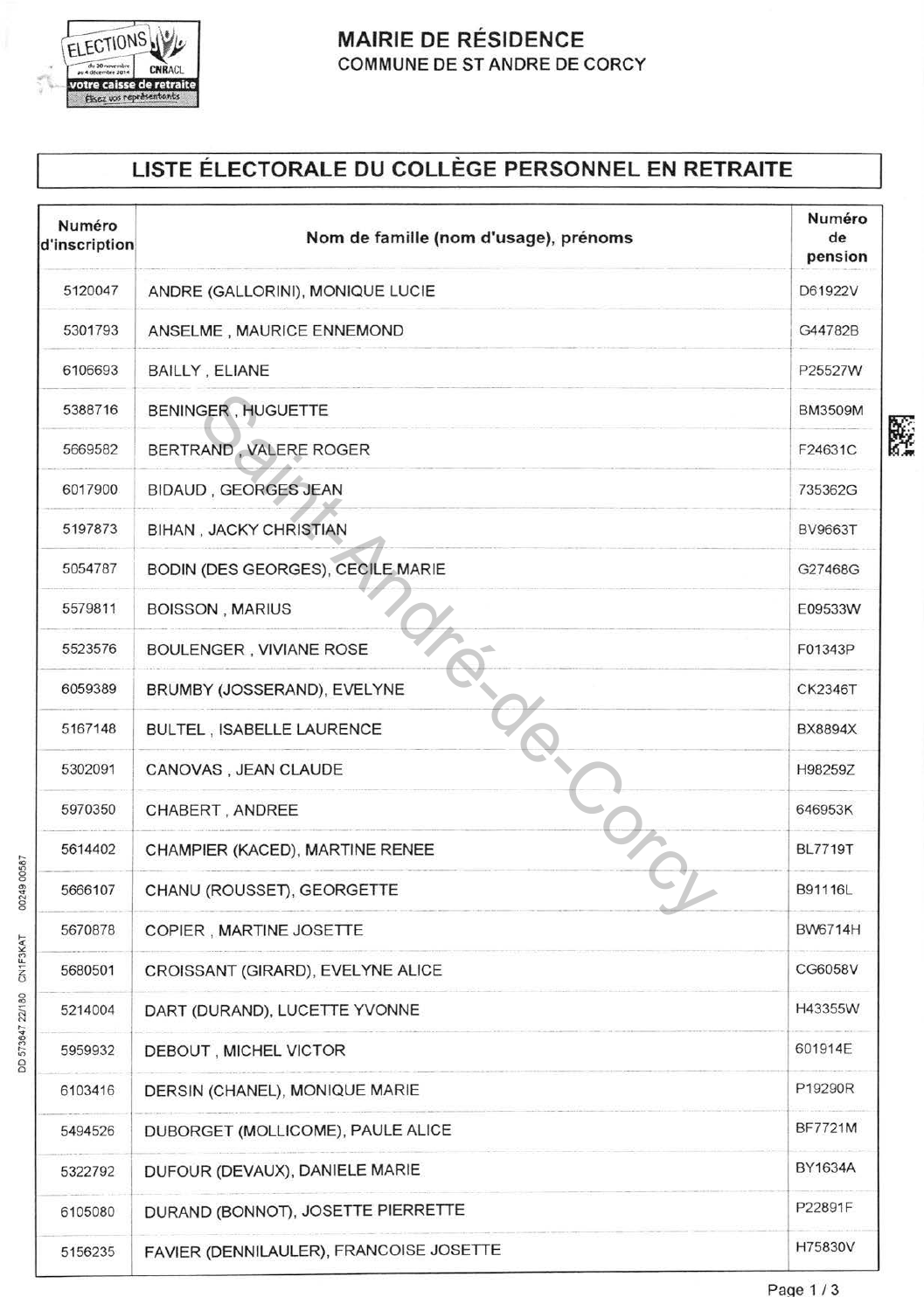

#### **MAIRIE DE RÉSIDENCE** COMMUNE DE ST ANDRE DE CORCY

## LISTE ÉLECTORALE DU COLLÈGE PERSONNEL EN RETRAITE

| Numéro<br>d'inscription | Nom de famille (nom d'usage), prénoms                      | Numéro<br>de<br>pension |
|-------------------------|------------------------------------------------------------|-------------------------|
| 5224464                 | FILANCIA (GARIN), ANNA                                     | <b>BS4943Z</b>          |
| 5543981                 | FOUR (JOSSERAND), JEANNINE                                 | 849768L                 |
| 5710724                 | FRACHON (GARIN), DOMINIQUE MARCELLE                        | <b>BB5297Z</b>          |
| 5724589                 | FRAY (SCHAEFER), ANTOINETTE                                | 674652S                 |
| 5621398                 | GALLON (HELJAK), GENEVIEVE DENISE                          | F63349M                 |
| 6111271                 | GHIDELLI (FORSTER), ANNE-MARIE                             | <b>CF1437C</b>          |
| 5379760                 | GIRODON (RONDOT), ISABELLE MARIE-JOSE                      | 113076J                 |
| 5624253                 | GROSBORNE (SERPOLET), CHRISTIANE MARCELLE                  | <b>CB1194K</b>          |
| 5618449                 | <b>GUERIN, DIDIER GASTON</b>                               | CK4212X                 |
| 5927845                 | JAMET (PADOVANI), MARIE-LISE JOSIANE                       | 106582A                 |
| 5757435                 | JEAN-BAPTISTE-SIMONNE (D'ABADIE DE LURBE), LAMBERT GINETTE | G05036Z                 |
| 5178961                 | KOUYOUMDJIAN (LAZARE), ANNIE MARIE                         | F69473T                 |
| 5886230                 | LACAZETTE, DONALD JEAN                                     | <b>BX6525X</b>          |
| 5419406                 | LACROIX (BOUVY), ISABELLE ANNIE                            | <b>BB1515N</b>          |
| 5872196                 | LAMBERT (BOISSON), MICHELE BERTHE                          | D89669E                 |
| 5684854                 | LAPROYE (LHERMET), CATHERINE AGNES                         | <b>BV0945S</b>          |
| 5955385                 | LAZARO, ROBERT JEAN                                        | 591206Q                 |
| 5507701                 | LEGRAND, CHARLES VICTORIA                                  | J55486C                 |
| 5665722                 | LHERMET (GUERIN), CHANTAL FRANCINE                         | <b>BS7161K</b>          |
| 6067869                 | LHUILLIER, BERNARD MICHEL                                  | F97358D                 |
| 5136028                 | MARGUET (JULIAT), JOSETTE MICHELLE                         | CD9678W                 |
| 5649769                 | MARIMOUTOU, LOUIS ALEXIS                                   | CR8672P                 |
| 5388092                 | MASSONI (BEURIER), CHRISTIANE                              | H56098X                 |
| 5177355                 | MAUCHAMP (KOROSEC), JOCELYNE RAYMONDE                      | <b>BJ2214K</b>          |
| 6086588                 | MICHON, BERNARD MICHEL                                     | CF3968D                 |



00249 00588